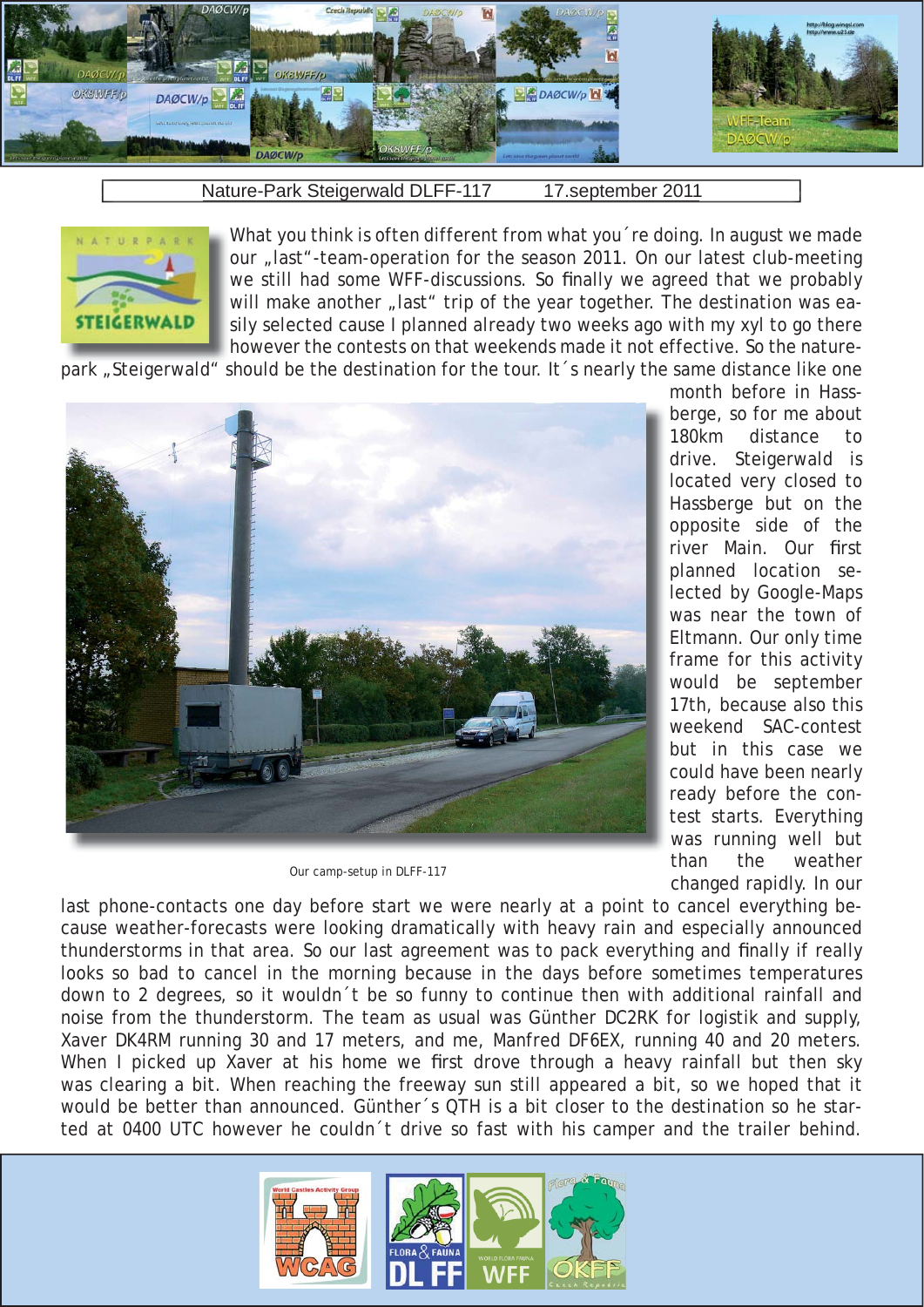Our meeting-point was directly in the park-area where we should find then as fast as possible an acceptable location. After looking on the weather announcements we dropped our first location and decided to go a bit closer to Bamberg where the bad weather should appear later the day were we hopefully already left. So the meeting-point was near the town of Viereth-Trunstadt on the upper eastern edge from the



ge parking-area which took us exactly 10 seconds to decide that this would be an acceptable accomodation. With a total length of around 100 meters we could build our two antennas in an acceptable distance to avoid distortions between the two stations. Our planned startwas for 0700 UTC. After building up the first antenna

arrived five minutes before us and found a lar-

one of the numerous ships passing our location

with the support from some fiberglass-masts (because the trees were too low) the first station started at 0655 UTC with OK2SFO as first one in the log. So we were exactly in the plan. Hopefully weather would still keep as good as it currently was. Still overcasted but no rain. In the meantime Xaver and Günther built up the second antenna for 30 and 17. This time the second shack was in the camper



cause outside was too risky. As there was the announced SAC-contest in CW this saturday we first started in CW as later when contest was beginning we would have enough time to continue in phone. The start on 40 meters was slow. Not too many callers. I made less than one hour in this mode and then changed to SSB, as it seemed to be more productive. Meanwhile at 0706 also Xaver with the second station was on the air on 30 meters beginning with HA7UW.and later On 40 meters SSB it was as usual difficult to find a clear

Xaver DK4RM in the camper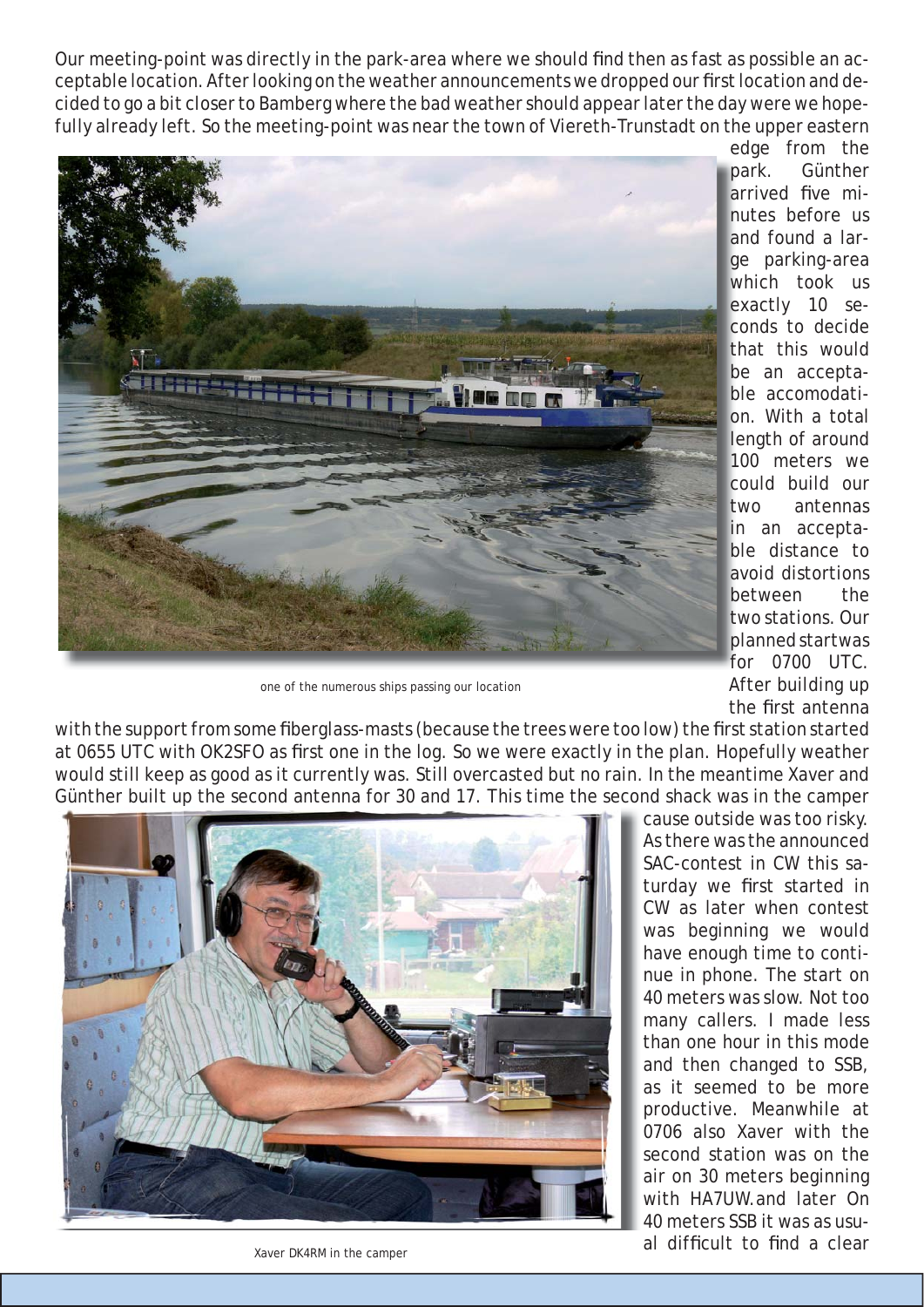

frequency and I moved up to 7.156. Begin was again hard, till I found a station which announced me in the cluster then the hell started. Never heard such pileup before in any activation. It was difficult to get it under control. First I tried with split 3 up, but that was nearly the same. Only one big chaos calling on and on and not too much to find out. Then I switched back to transceive and used the method which I normally hate, calling by numbers. This was the only possibility to work down the whole bunch of stations. Anyhow

Günther DC2RK seems really to enjoy the trip

I had a good run, but then again it rapidly broke down and there were not so many interested stations. What

I saw in the previous activations was also the same in this one. In 2010 we had large numbers of russian and ukraine hams in the log. Currently it seems that the WFF-hype is there getting smaller because when we moved to 20 meters there was not so high interest as in earlier activations. Also Xaver had sometimes a hard time on 30 meters not so many callers and our number of logged stations was claiming not so fast. He soon changed to 17 meters and this was his better band this day. This was the first activity from Steigerwald. I checked all cluster-spots finding only one announced spot indicating DLFF-117 however seems that this was in error as the station was not located there. I also rechecked with Igor´s EW4DX database and there was no credit before with this park. So we continued with our own set assignment to give it out to as many as possible. Meanwhile also

the first rain-clouds appeared. Anyway sitting in the trailer with not too many contact to the world around I just could hear from time to time the rapid rainfalls which were coming for a few minutes and then luckily dissappeared again. So altogether we had great luck with the weather and no thunderstorm at all during our complete stay. Günther well supported us with coffee during the operation as usual. In the early



Manfred DF6EX in the trailer working 40 meters SSB